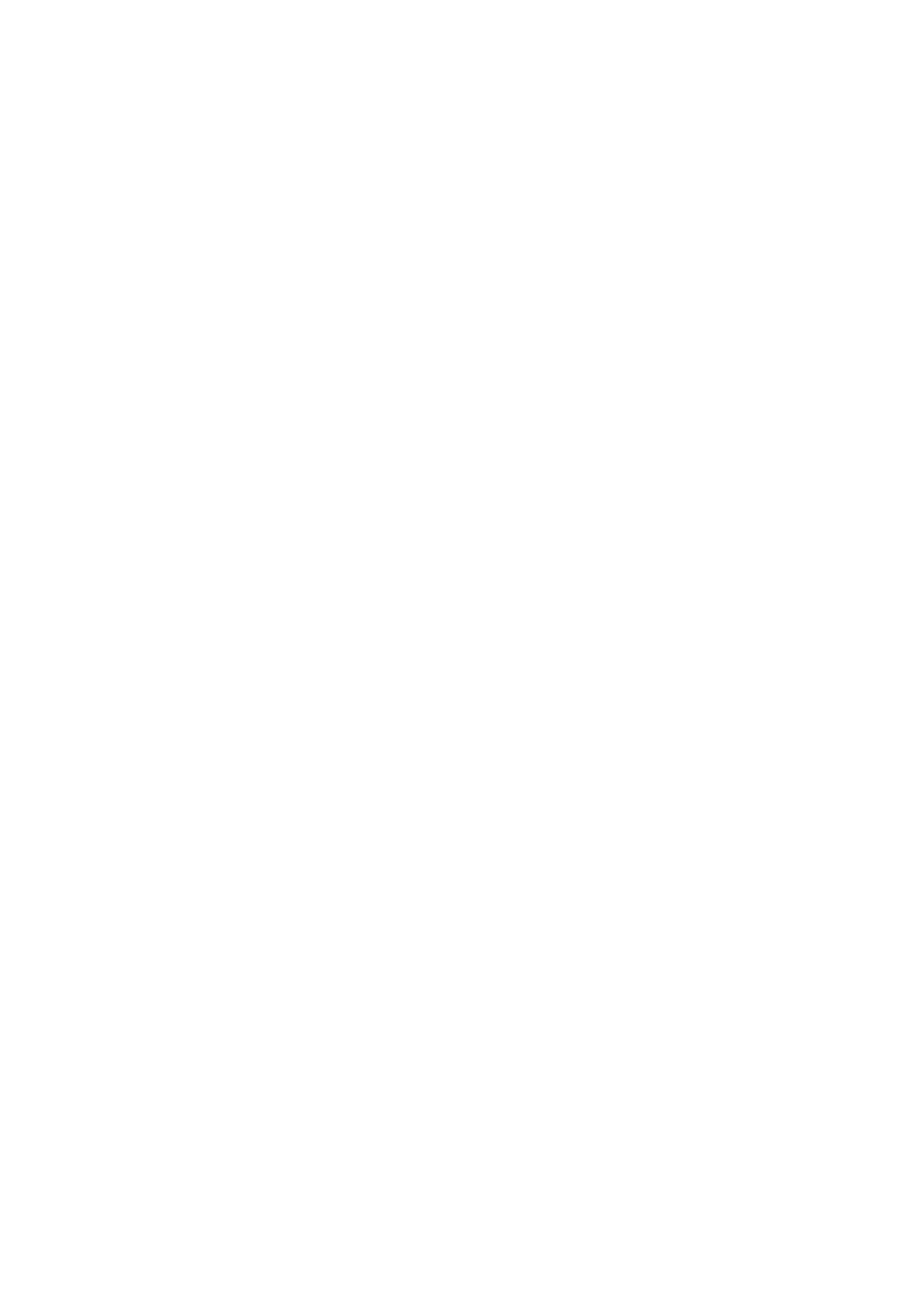# **LIST OF EXPERT PANEL LEADERS AS OF SEPTEMBER 1999**

## **AGRICULTURE**

## **Co-chair: Ulrich Dämmgen**

Institut für Agrarokolggie, Bundesforschungsanstalt für Landwirtschaft, Bundesallee 50, 38116 Braunschweig, Germany Tel: +49 531 596 315, Fax: +49 531 596 366, Email: ulrich.daemmgen@fal.de

### **Co-chair: Leny Lekkerkerk**

IKC Landbouw, Postbus 482, 6710 BL Ede, Netherlands Tel: +31 318 671 461, Fax: +31 318 624 737, Email: L.J.A.Lekkerkerk@ikclb.agro.nl

# **COMBUSTION AND INDUSTRY**

## **Chair: Mike Woodfield**

AEA Technology plc, Culham, Abingdon, Oxfordshire OX14 3ED, UK Tel: +44 1235 463195, Fax: +44 1235 463038, Email: mike.woodfield@aeat.co.uk

### **Secretary: Jessica Sully**

AEA Technology plc, Culham, Abingdon, Oxfordshire OX14 3ED, UK Tel: +44 1235 463251, Fax: +44 1235 463004, Email: jessica.sully@aeat.co.uk

## **Co-leaders:**

### **Jan Berdowski**

TNO-Institute Environmental Sciences, Energy Research and Process Innovation, Postbus 342, 7300 AH Apeldoorn, Netherlands Tel: +31 55 549 31 71, Fax: +31 55 549 37 20, Email: j.j.m.berdowski@mep.tno.nl

### **Jozef Pacyna**

NILU – Norwegian Institute of Air Research, PO Box 100, N-2007 Kjeller, Norway Tel: +47 63 89 8155, Fax: +47 63 89 80 50, Email: jozef.pacyna@nilu.no

### **Pieter van der Most**

HIMH-MI-Netherlands, Inspectorate for the Environment, Dept for Monitoring and Information Management, PO Box 30945, NL-2500 GX Den Haag, Netherlands Tel: +31 70 339 4606, Fax: +31 70 339 1298, Email: p.vandermost@imh-hi.dgm.minvrom.nl